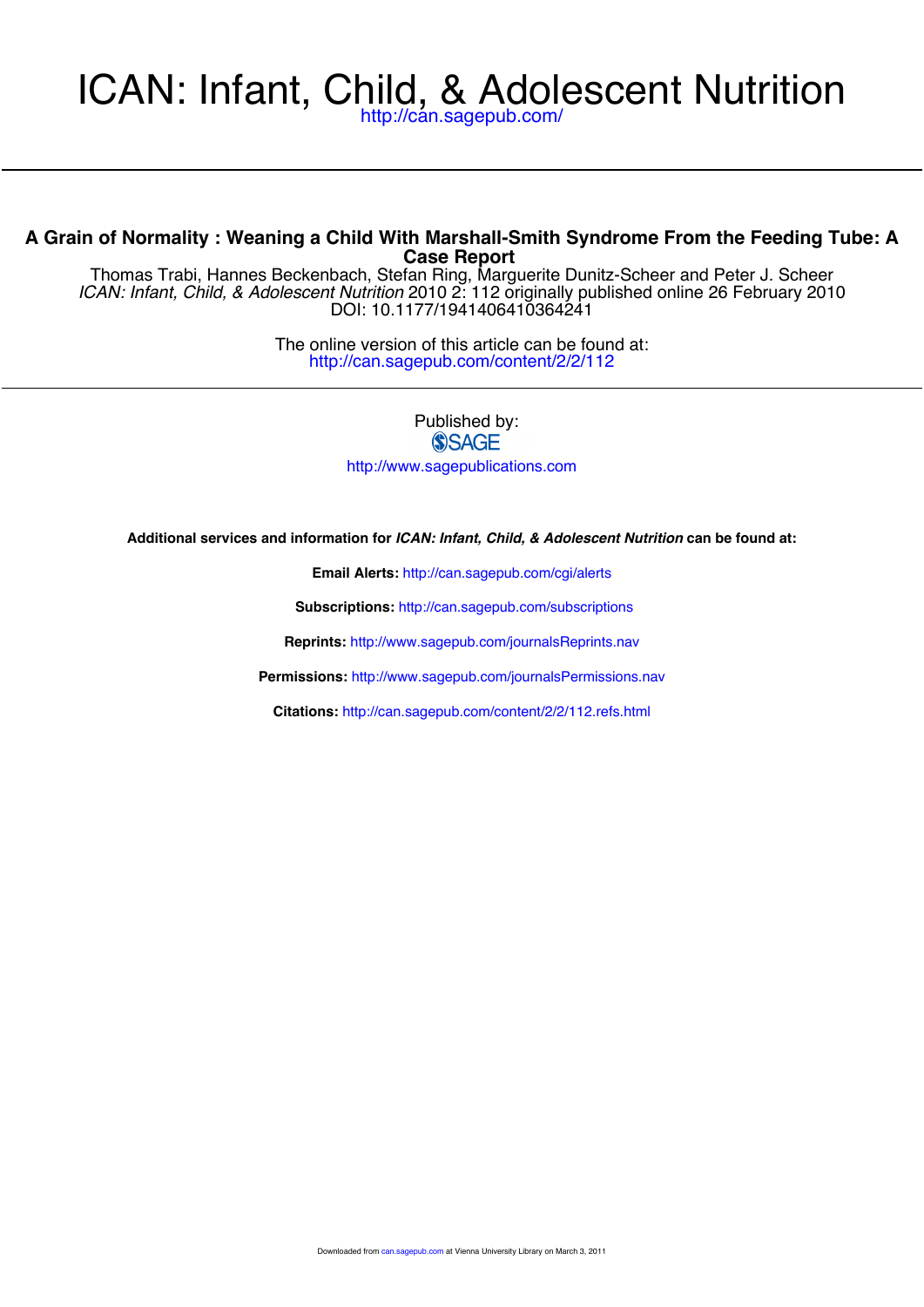# Evidence-Based Practice Reports

## A Grain of Normality Weaning a Child With Marshall-Smith Syndrome From the Feeding Tube: A Case Report

Thomas Trabi, MD, Hannes Beckenbach, MSc, Stefan Ring, MD, Marguerite Dunitz-Scheer, MD, and Peter J. Scheer, MD

Abstract: *This case reports highlights of the feeding problems in Marshall-Smith syndrome and the weaning from a tube in a 5-year-old patient. The patient, Maya, showed the typical signs of this rare disease. The diagnosis of Marshall-Smith syndrome was made at the age of 2½ years. Because of respiratory problems and a high risk of aspiration, Maya got a percutaneous endoscopic gastrostomy (PEG) tube at the age of 5 months. After stabilization of her respiratory situation, Maya was able to eat from a strictly medical point of view. Maya was admitted to the authors' ward dependent on a PEG tube, but her parents wanted her to be weaned from the tube. In contrast to other patients with Marshall-Smith syndrome, Maya's typical respiratory problems stabilized, and on the basis of the little experience published in the literature, Maya seems to have a relatively good life expectancy. After careful analysis of her medical state, Maya was integrated into the specialized tube-weaning program. Tube weaning was successful, and after 3 weeks of treatment, Maya was able to gain weight by exclusive and selfregulated oral intake. In conclusion, this case report shows that weaning a* 

*child with Marshall-Smith syndrome from a feeding tube is possible and gives these children the chance to gain weight by oral intake, as any healthy child does. The reachable eating skills depend on the grade of disability. In the authors' clinical experience, weaning from a tube shows a positive effect on psychomotor development and reduces the mortality rate and the rate of complications associated with tube feeding itself.*

Keywords: Marshall-Smith syndrome; tube feeding; tube weaning; development; biphosphonates

**Marshall-Smith syndrome (MSS) is**<br>a rare genetic disease, described<br>by Marshall et al<sup>1</sup> in 1971. The a rare genetic disease, described syndrome comprises accelerated skeletal maturation, relative failure to thrive, unusual facies, motor delay, and mental retardation. The most specific findings are accelerated osseus development, including long and thin tubular bones and specific alterations of phalanges and scoliosis (see Figure 1). Up to now, 38 cases of MSS have been described in the literature. In the latest published study, the findings were summarized as an osteochondrodysplasia.2 Most of the

patients suffered from severe pulmonary problems, and in most cases, the children died from pneumonia.3

Feeding problems are not especially addressed in the available case reports, and information about feeding children with MSS is rare. In cases in which respiratory problems were subordinated, children had severe feeding problems and were fed by tube, according to information about feeding that is available in the present literature. The main problems in MSS are palatal and laryngeal malformations, causing swallowing problems and dysphagia. The swallowing dysfunctions are associated with a high risk of aspiration. Patients without respiratory problems are suggested to have a longer life expectancy.<sup>4</sup> At the moment, there is 1 patient reported in the literature who achieved an age of 19 years.<sup>2</sup>

In our unit, we specialize in feeding problems in infants and children. Within this specialization, we wean a lot of tube-dependent children from feeding tubes. Feeding tubes are commonly used in children for them to survive a period of decreased oral intake, and tube dependency is a growing problem worldwide. Most of these tubes are important to feed children and to sustain severe injuries or diseases. Some of

DOI: 10.1177/1941406410364241. From the Medical University Graz, University Hospital for Children, Psychosomatic Unit, Graz, Austria. Address correspondence to Thomas Trabi, MD, Medical University Graz, University Hospital for Children, Psychosomatic Unit, Auenbruggerplatz 30, 8036 Graz, Austria; e-mail: thomas.trabi@gmx.at. For reprints and permissions queries, please visit SAGE's Web site at http://www.sagepub.com/journalsPermissions.nav.

Copyright © 2010 The Author(s)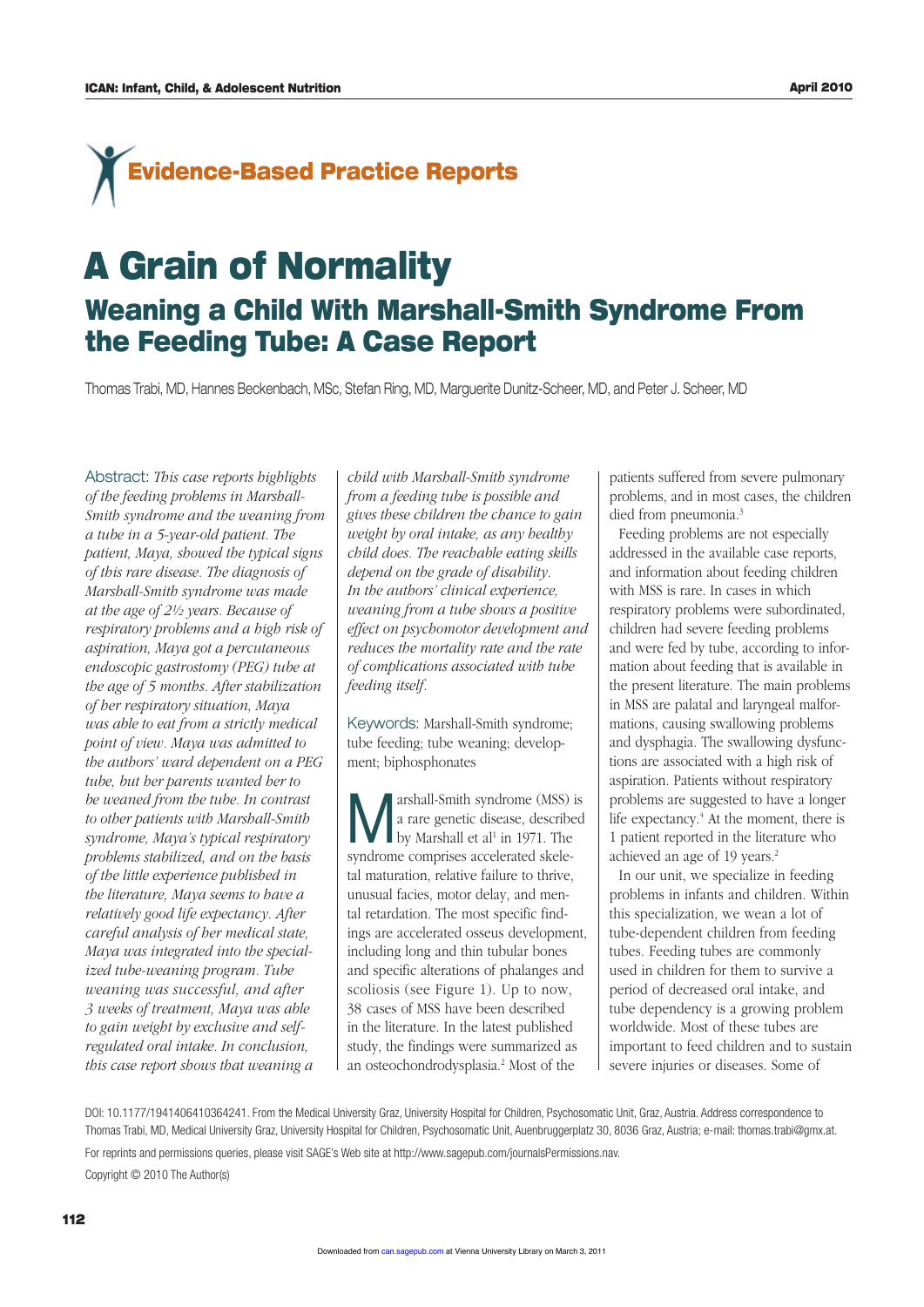#### Figure 1.

Typical aspect of a patient with Marshall-Smith syndrome. Patient has actually returned from play picnic.



these children stay dependent on tubes,<sup>5</sup> although there is no real medical reason for tube feeding. It has been shown that tube feeding itself increases the mortality of children.<sup>6</sup> In addition, quality of life is decreased, and in our experience, the children often show developmental delay caused by tube feeding. We believe that this delay can be explained as a secondary result of limitations in the normal social life of children, caused by special feeding techniques and social isolation. According to our specialized treatment, about 300 children have been weaned from feeding tubes.7 The patient presented here was the first one with MSS. The successful treatment is specified by respecting the children's autonomy and is based on nondirective play therapy.

#### Patient Presentation

Maya was born as the first child (first pregnancy) of 2 healthy, nonconsanguineous parents. End of pregnancy was complicated by polyhydramnios, and Maya was delivered by vacuum extraction in the 37th gestational week. Her birth weight was 2170 g (4th percentile), length was 50 cm (60th percentile), and head circumference was 33.5 cm (40th percentile). Apgar score was 2/4/5/7, and pH of allantoic vein was 7.28. After delivery, she was respirated artificially, and muscular tone was decreased. After a few minutes, Maya had been intubated, and a nasogastric tube (NGT) was given to her for feeding. The first radiograph of the thorax showed total atelectasis of the left lung and partial atelectasis

of the right lung. Maya was transferred to the neonatal intensive care unit. She was suffering from choanal stenosis, macroglossia, hypotonia, stenosis of the upper airways, prominent forehead, protuberant eyes, and a high peaked palate. Initially, Maya was suspected of suffering from Dandy-Walker syndrome. At age 5 months, Maya had been weaned from a ventilation tube, and because of laryngomalacia, she received a denture including a skid, which made it possible for her to breathe autonomously.

A percutaneous endoscopic gastrostomy (PEG) was implanted in Maya at age 5½ months for her to gain weight. After implantation of the PEG, Maya was suffering from gastroesophageal reflux (GER), and a fundoplication was done at the age of 7½ months. Her body weight was 4900 g (<3rd percentile), and length was 65 cm (40th percentile). Sonographic scans of the abdomen and head at this age were normal. An x-ray of the abdomen showed a malrotation of the duodenum and small bowel. Sphrintzen-Goldberg syndrome could be excluded genetically.

At the age of 25 months, Maya was checked again at a university hospital. Within this check, MSS was suspected for the first time. At that time, Maya was suffering from recurrent pulmonary infections and pneumonia, and she was treated with antibiotics. Within this period, Maya was repeatedly placed on oxygen. A magnetic resonance tomography (MRT) scan of the brain showed a hypoplasia of the vermis cerebelli and a hypoplastic viscerocranium. Dandy-Walker syndrome could be excluded within this MRT scan.

Two months later, a genetic examination was done, and according to her typical dysmorphism, she was suspected of suffering from MSS. By genetic examination of the *FBN1* gene and *TGFBR1* and *TGFBR2* genes, Marfan syndrome was excluded. Within this check, biphosphonate therapy suggested a positive effect on bone density.

At the age of 33 months, kyphosis and scoliosis got worse, and intensive physiotherapy was started. Supported by parents and physiotherapy, Maya started to crawl and to pull herself up. Because of hypotonic musculature and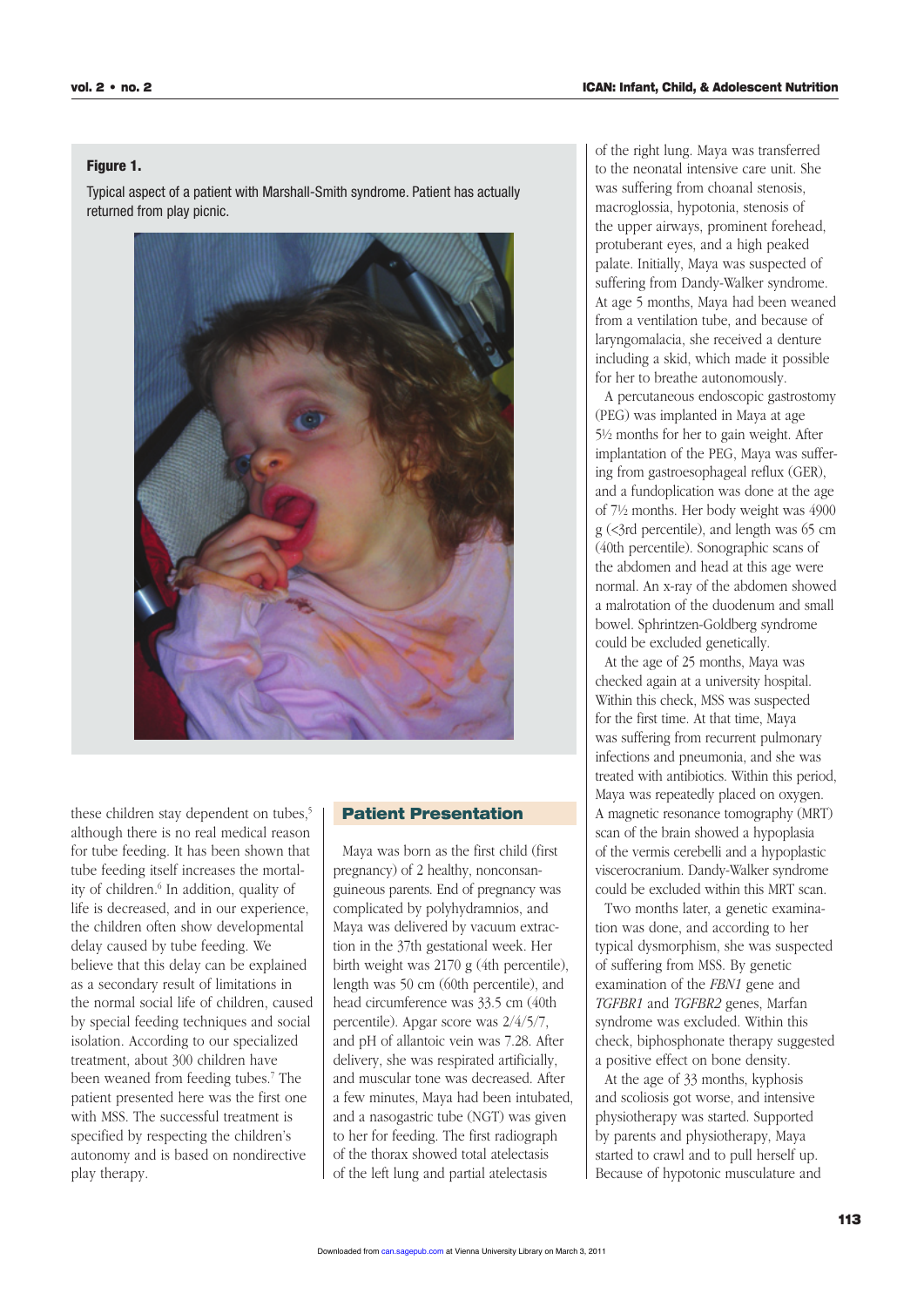hypermobility of articulars, an orthopedic device was given, which made it possible for her to stand alone.

Since birth, Maya has suffered from severe respiratory problems and has shown good weight gain when fed by tube. Tube weaning was no topic for the parents during this period.

Being fed by tube, Maya continued to gain weight. At the age of 4 years, her weight was 12.8 kg (3rd-10th percentile), and length was 100 cm (25th-50th percentile). At that time, an x-ray showed a very thin tibial epiphyseal plate and a bone age of 7.8 years (using the charts of Greulich and Pyle<sup>8</sup>). In addition, a hypoplasia of maxilla was found. An orthopedic examination showed hyperelasticity of all joints, contracture of the left knee, and flatfeet.

At the age of 50 months, body weight was 13.2 kg, and she was admitted to adjust the upper denture. At that time, Maya was developing well and did not show any breathing problems. Stabilization of her pulmonary situation was explained by maturation of anatomical structures. Her chondral larynx was more stable, and maturation of muscles and coordination could provide a better swallowing function and a decreased rate of aspiration. For her parents, tube feeding proved to be the major problem now because Maya suffered from problems with the PEG itself. The tube was repeatedly blocked, and it was necessary to change it twice. In addition, the area of implantation was inflamed very often. Also, Maya's parents recognized her limitations in interaction caused by tube feeding. Maya was not able to eat with the other children or with her brother. Maya began to taste some food but could not increase her intake supported by her parents alone. Both parents wanted their child to eat normally, and so they contacted our unit.

Maya was admitted for tube weaning at the age of 53 months with a body weight of 13 400 g. At admission, she was fed by PGT and received 1200 mL pureed food and 1200 mL water (about 1500 kcal/d). She only took about 100 mL mashed fruits per day orally. On admission, all lab values were in normal range, and she showed no signs of undernutrition. Other parameters of undernutrition (eg, triceps

#### Figure 2.

Weight chart of the patient: the dark area marks the time of tube weaning.



skinfold or midarm circumference) were not measured. Her weight chart can be seen in Figure 2.

She was integrated into our multidisciplinary tube-weaning program and received speech language pathology (SLP), occupational therapy, and physical therapy. She also took part in the daily play picnic, a specialized eating therapy based on psychoanalytical nondirective play therapy with various kinds of food. Within this therapy, various kinds of food are presented on multicolored dishes on the floor. All children have the ability to explore and taste the food in the way

very quickly and could be stopped totally on the 10th day of treatment. In contrast to our clinical experience and our expectation, Maya never showed anxiety toward food, and her parents never forced her to eat. Her body weight decreased to a minimum of 11 840 g on day 10 and then remained stable by oral intake. Her maximum weight loss was 1560 g and was within the expected range. We are accepting a weight loss of up to 10% of body weight, which is comparable to weight loss after birth. Learning to eat was complicated by swallowing problems. Supported by high frequent, daily SLP

### **"If a child with MSS or any other severe disability is fed by tube, this situation should be examined very carefully, and the possibility for tube weaning should be clarified"**

they want to. Parents are present but are requested not to force their children to eat, so the children can explore the food at their own speed and in their own manner.<sup>5</sup>

The combination of various therapies is clarified in Figure 3, which shows a typical timetable of the program.

Within our specialized, multidisciplinary therapy, Maya was able to increase her oral intake, and tube feeding was dropped

therapy,<sup>9</sup> she was able to swallow without aspiration. SLP therapy focused on safe swallowing and on coordination of swallowing. Various textures were tried, and Maya had the chance of improving her swallowing function gradually, so that she was able to minimize aspiration during the therapy. Maya was discharged after 19 days of treatment, exclusively fed orally with a body weight of 12 000 g.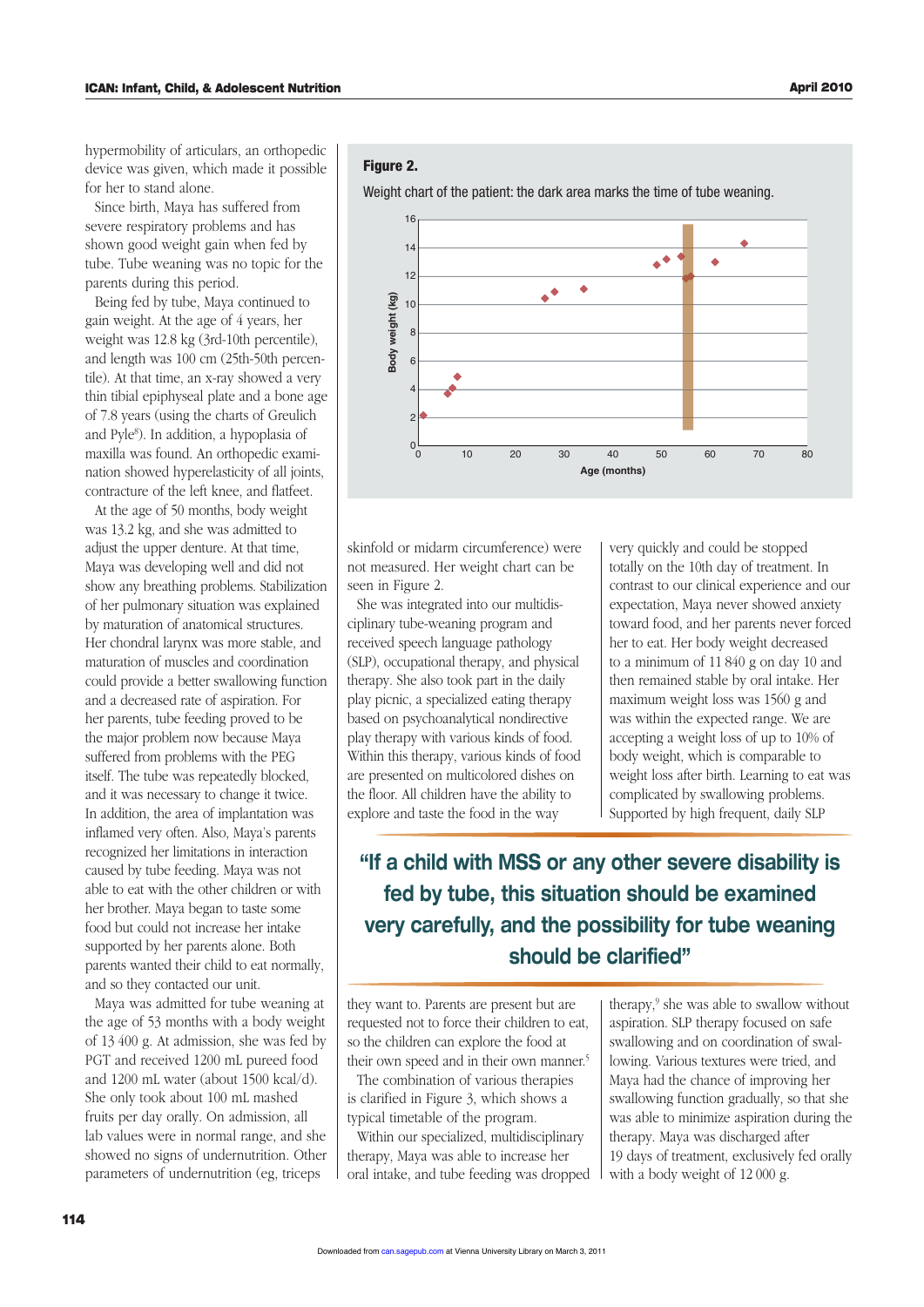#### Figure 3.

Typical schedule of the weaning program. PhT, physical therapy; OT, occupational therapy; SLP, speech language pathology; Psy, psychological counseling; PTDev, developmental psychotherapy; Nutr, nutrition counseling; PTP, parent psychotherapy.



Maya's parents and brother were present the whole inpatient stay, a fact that influences the outcome very positively. In our experience, siblings often influence the outcome by exemplifying eating and enjoying food. We also could see excellent parent-child interaction in this family. It has been shown in former works that the interaction has a strong impact on eating behavior.10 Within the stay, we tested Maya to get an impression of her developmental age using the Child Development Inventory.11 Maya showed a general developmental age of 15 months. She achieved the highest score of 18 months in social skills and the lowest score with 9 months in gross motor skills. The results have to be handled with care because we do not have any comparable data of patients with MSS, but it is obvious that Maya was developmentally delayed.

Six months after treatment, Maya could increase her oral intake up to 1000 mL (about 1300 kcal) per day. She continued to gain weight and had a body weight of 13 kg (see Figure 2). Her parents reported that she also improved her motor skills, and the removal of the PGT is planned within the next month. At the last examination 12 months after weaning, Maya had a

weight of 1434 kg. Her parents reported good development.

#### **Discussion**

Feeding tubes are able to help children sustain periods of decreased oral intake; in most cases they are associated with severe illness or injuries. We are sure that tube feeding saves a lot of lives worldwide, and in most cases, the removal of the tube is done very easily. In some children, a tube is needed for feeding for their whole lives. We are working with the children between these two extremes who cannot be weaned from the tube easily and do not need tube feeding from a medical point of view. We call these children tube dependent.

In such an uncommon disease as MSS, the literature is scarce. There are only a few case reports and reviews available.<sup>2</sup> The present literature focuses on respiratory problems and the mineralization defect. Feeding problems in MSS have never been addressed explicitly. Because swallowing functions seem to be disturbed in many of these children, we believe that feeding must be a common problem in MSS. In some case reports, it is mentioned that the children are fed

by tube, but it is not reported if some of these ever have been weaned.

As in other children with tube dependency, mortality is caused more by tube feeding itself.<sup>6</sup> In our opinion, this should be the main reason for tube weaning. If a child with MSS or any other severe disability is fed by tube, this situation should be examined very carefully, and the possibility for tube weaning should be clarified.

Following the current guidelines, weaning is usually begun in the United States when a child is over the 25th weight-forage percentile. In our experience, children sometimes cannot achieve this body mass index (BMI), especially the diseases such as MSS, in which a low BMI is commonly present. These percentiles are made for healthy children, and as far as we know, special percentile charts for disabled children are available only for some diseases (eg, cerebral palsy), so the commonly used charts cannot be used for children with severe diseases, as in this patient. In our experience, disabled children often show a better weight gain by oral intake in comparison with tube feeding, so we believe that weaning in special cases should be tried, especially if the patient has undernutrition according to commonly used charts or guidelines. In such cases, it is important to think about alternatives if weaning and weight gain do not work. In this case, we left the PGT for the following months to have an immediately available way to feed her if weight gain could not be achieved by oral intake. Williams et al<sup>3</sup> stated that aggressive management of failure to thrive may improve the prognosis of MSS. In our opinion, the most aggressive way to manage nonorganic failure to thrive (NOFT) is to wean the patient from the feeding tube. A sufficient oral intake without aspiration may be the most successful way to support patients with MSS and to improve their prognosis.

To us, Maya seemed to be an ideal candidate because she did not show any signs of undernutrition—although her weight was below the 5th weight-for-age percentile. Her parents wished to wean her, and examination did not find any contraindications. In a retrospective study, we could show that the severity of disability does not influence the